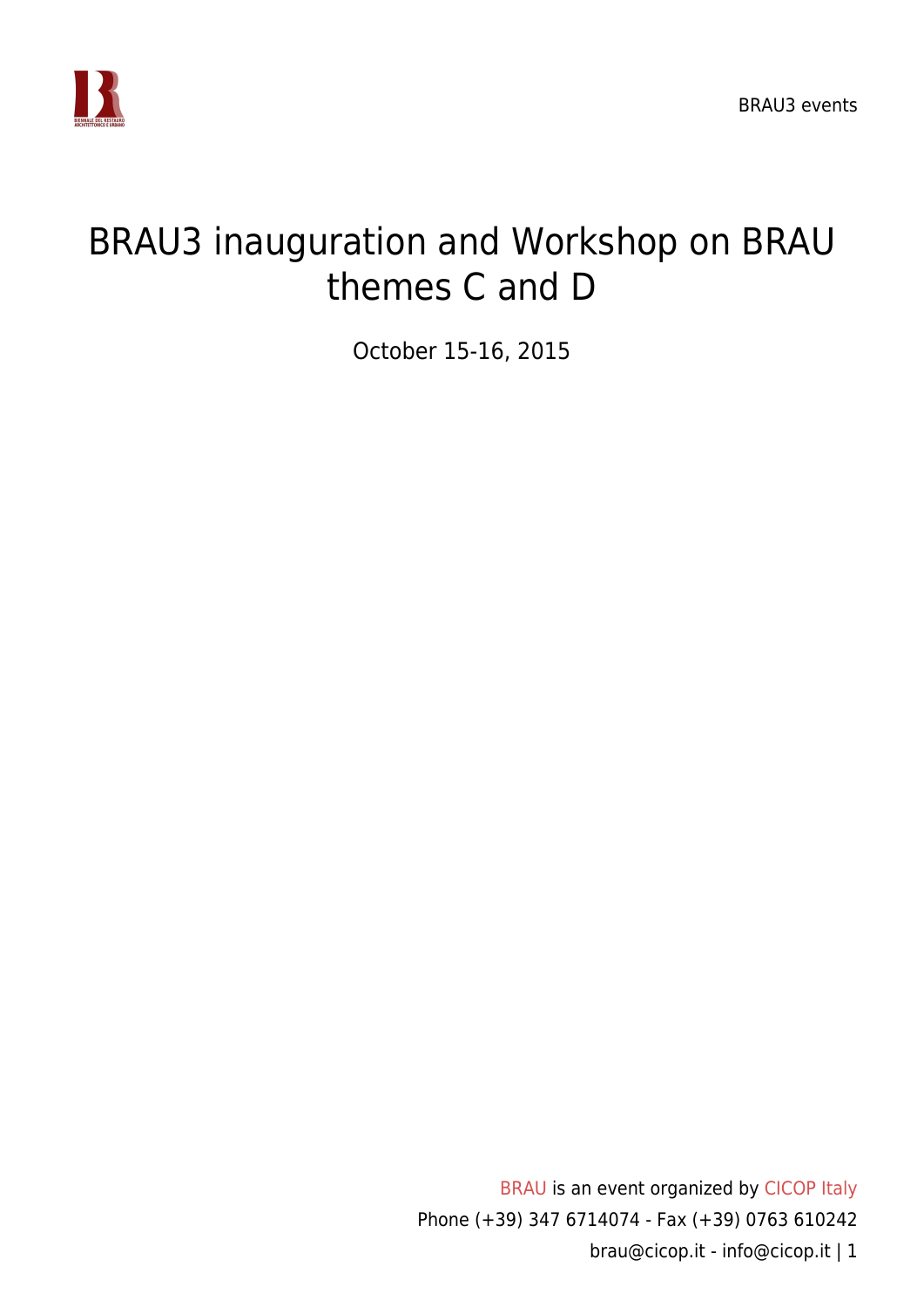



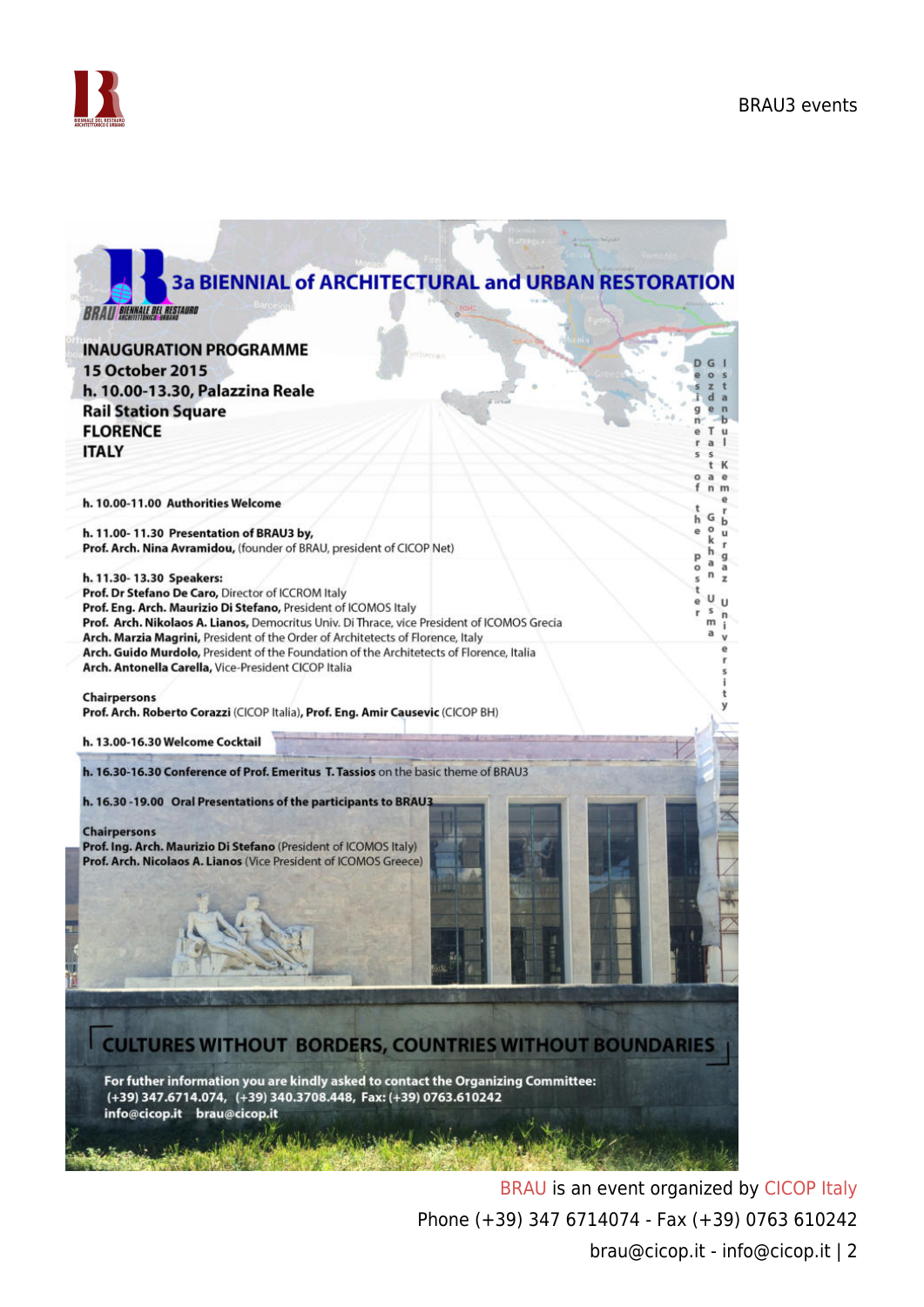

BRAU3 Inauguration Programme.

# [Programme \(PDF, in italian\)](https://www.cicop.it/brau/wp-content/uploads/2016/11/Progr.-Inaugurazione-BRAU3.pdf)

## 3<sup>rd</sup> International Conference "The importance of Place"



Logo Congress The importance of Place.

Sarajevo and Mostar, October 21-24, 2015

organized by CICOP Bosnia and Herzegovina with the support of CICOP Net Confederation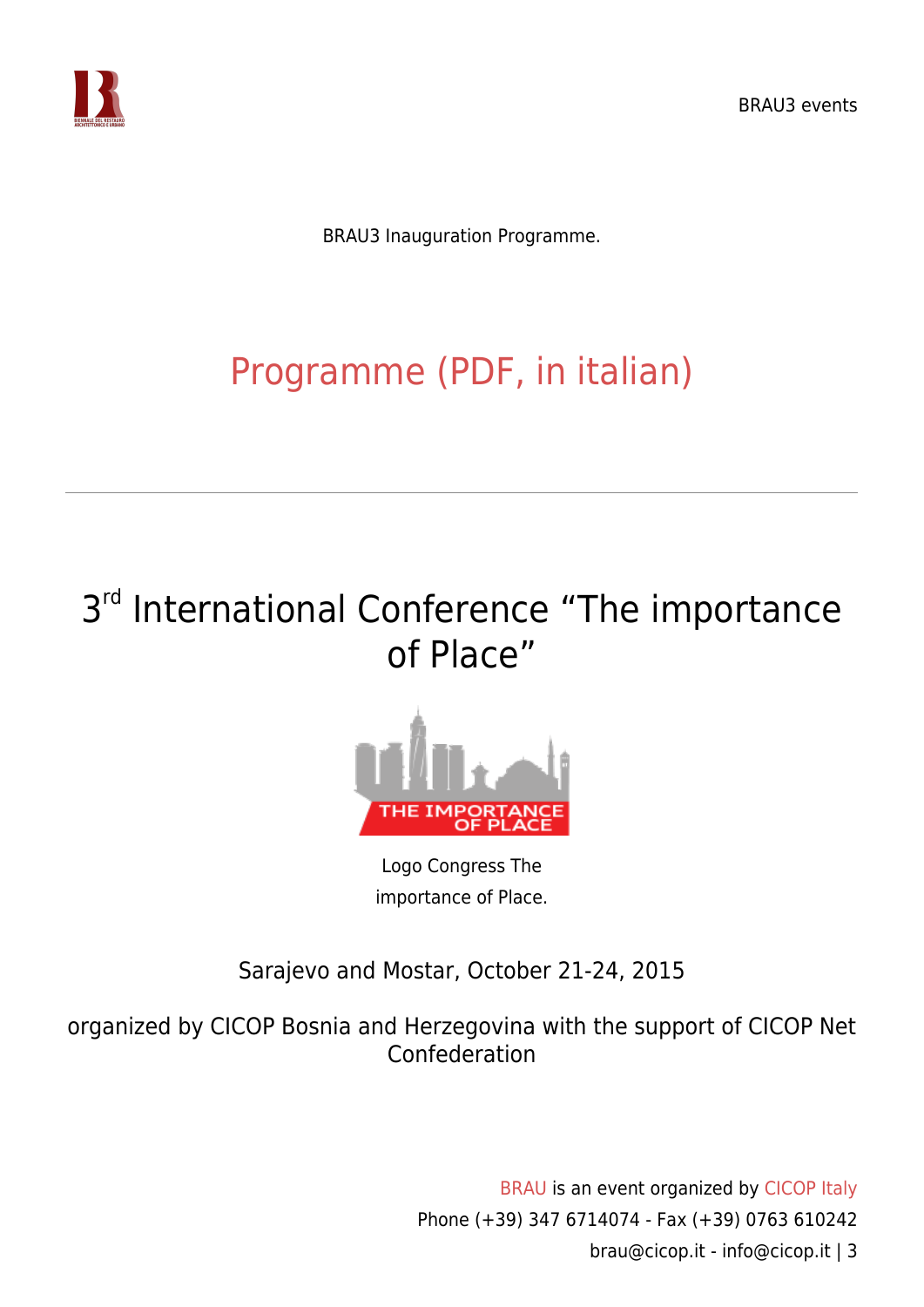



October 21 -24, 2015.

www.bhcicop.co.ba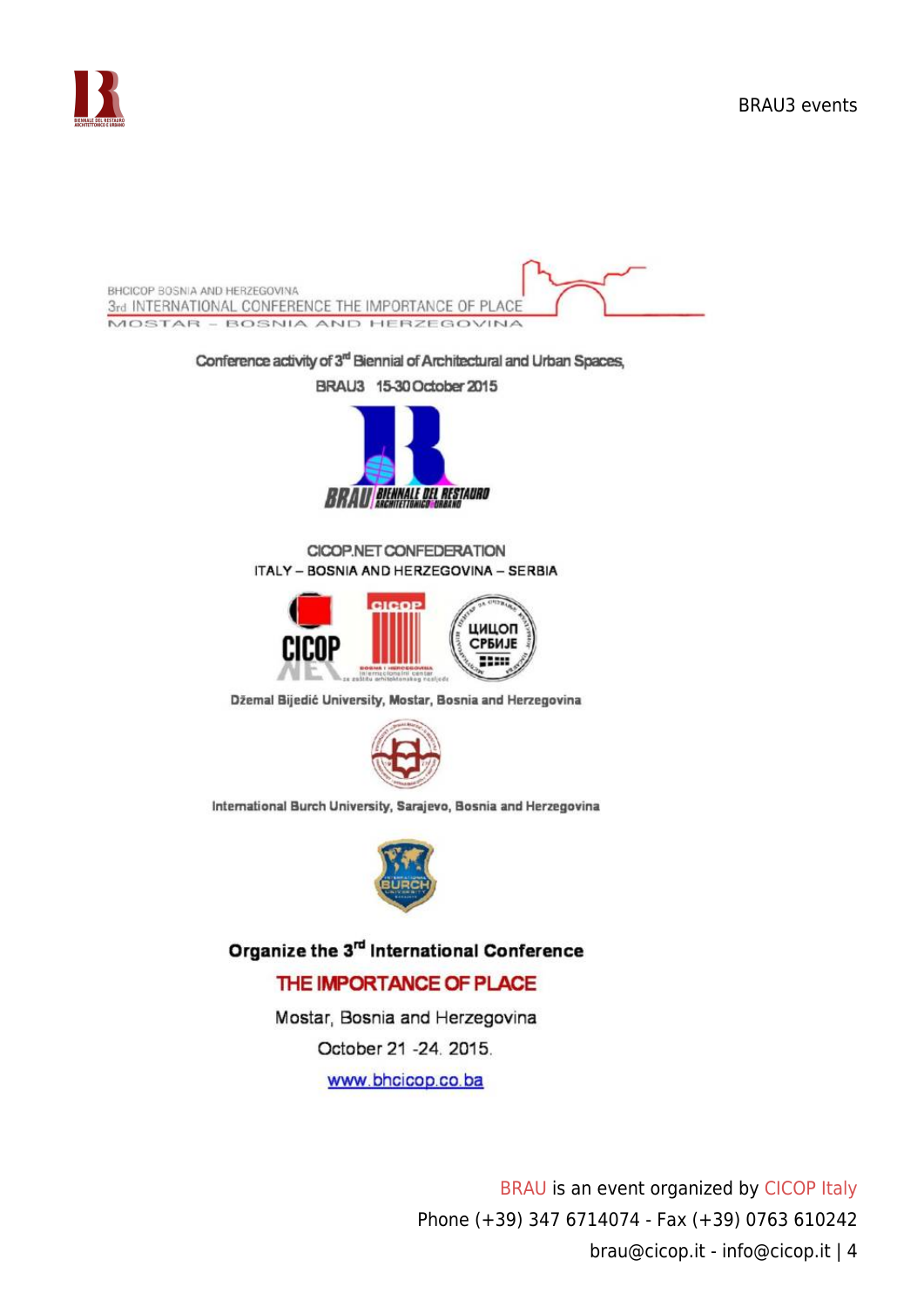

### [Announcement of the 3](https://www.cicop.it/brau/wp-content/uploads/2017/06/1st_Call_Mostar2015.pdf)<sup>[rd](https://www.cicop.it/brau/wp-content/uploads/2017/06/1st_Call_Mostar2015.pdf)</sup> [International Conference "The Importance of](https://www.cicop.it/brau/wp-content/uploads/2017/06/1st_Call_Mostar2015.pdf) [Place", Sarajevo and Mostar 2015 \(PDF\)](https://www.cicop.it/brau/wp-content/uploads/2017/06/1st_Call_Mostar2015.pdf)

# Workshop "Cultures without Borders, Countries without Boundaries"

December 7, 2015

Chamber of Commerce and Amphitheatre of Alexandroupoli Town Hall

Projects exhibition from 7 to 30 December 2015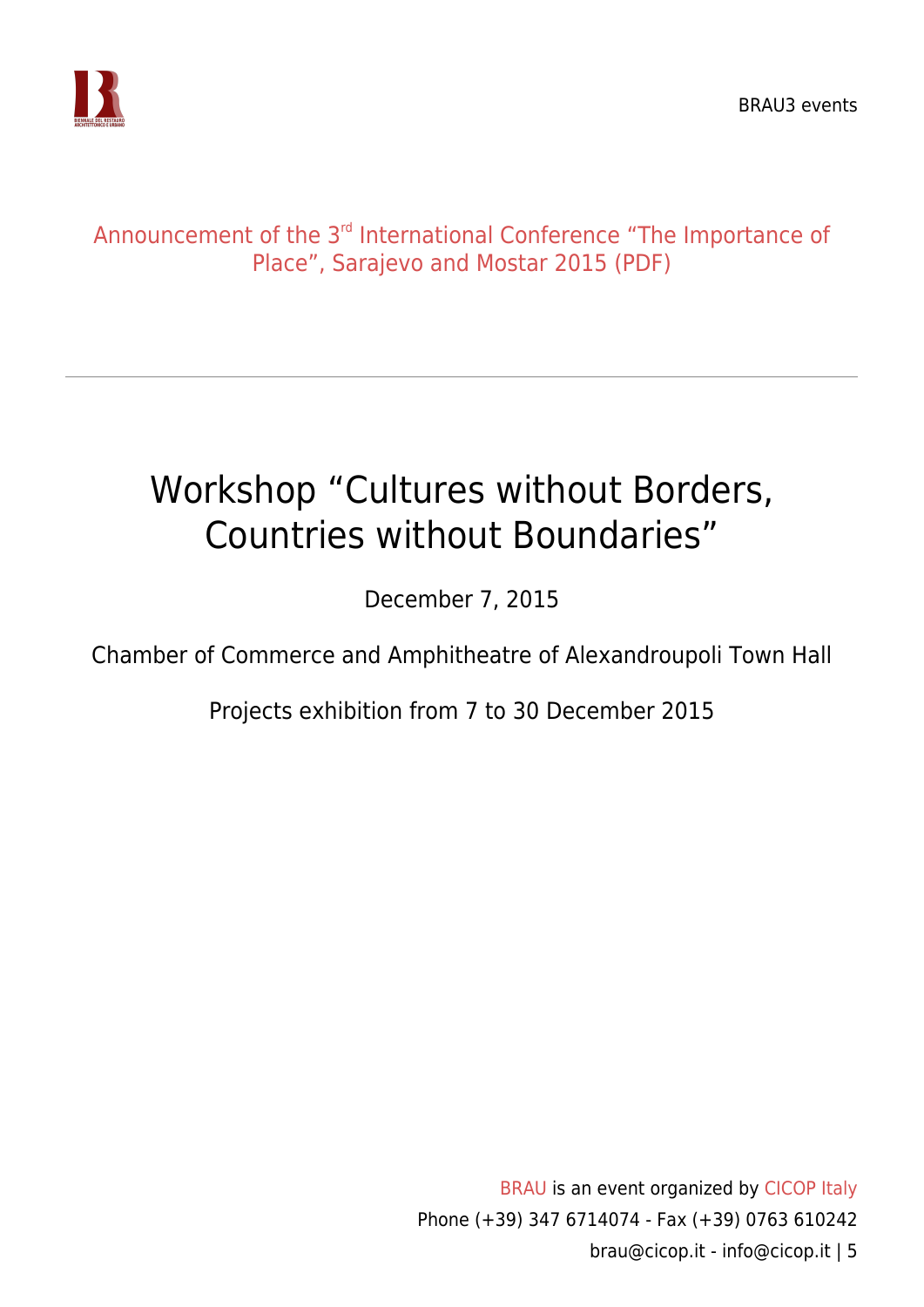



BRAU3 Workshop Alexandroupoli.

## BRAU3 Collateral Event in Kozanis, Greece

[Presentation \(PDF, in greek\)](https://www.cicop.it/brau/wp-content/uploads/2017/06/BRAU3-KOZANIS.pdf)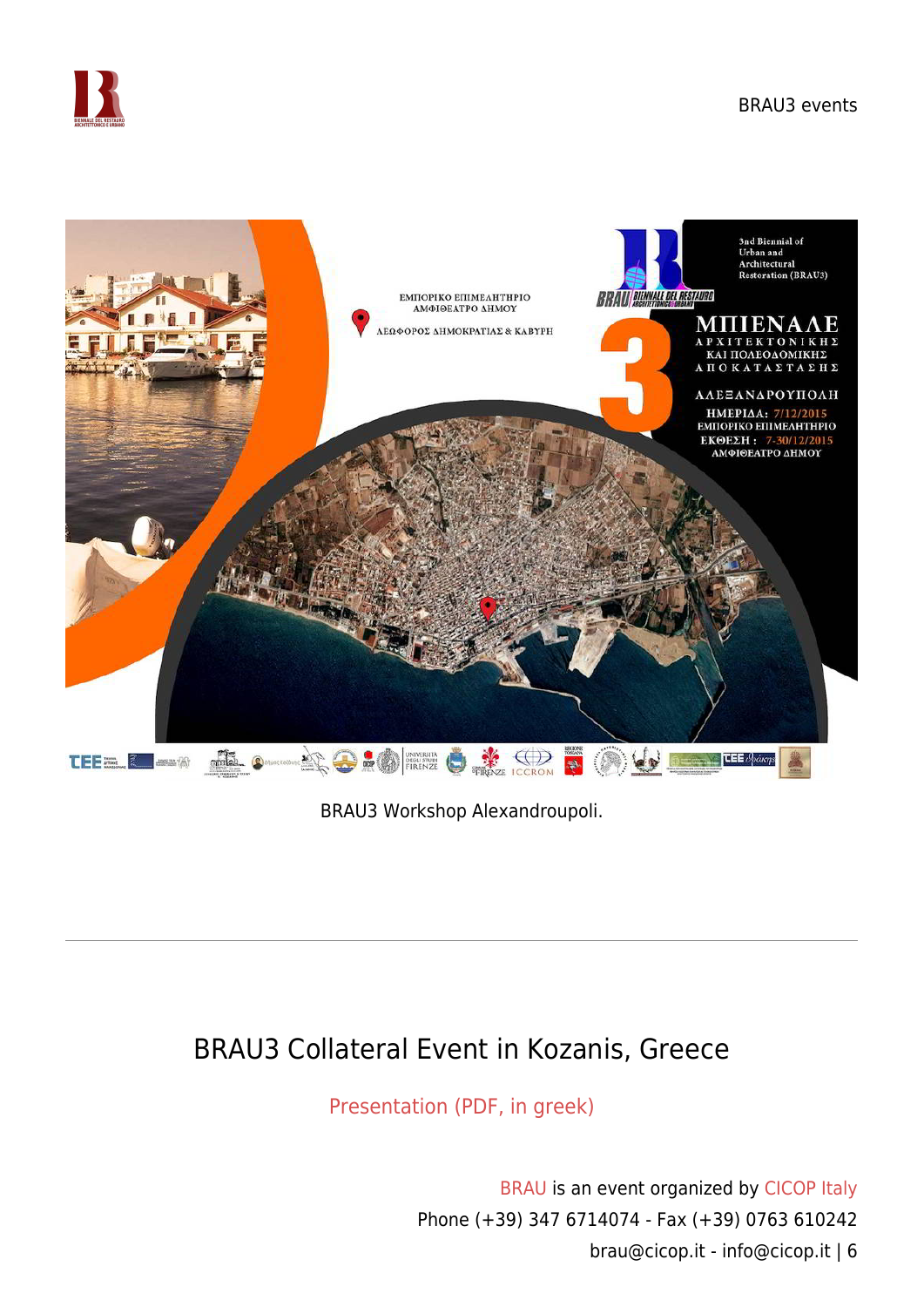



### **BRAU3**

### «3η ΜΠΙΕΝΑΛΕ ΑΣΤΙΚΗΣ ΚΑΙ ΑΡΧΙΤΕΚΤΟΝΙΚΗΣ ΑΠΟΚΑΤΑΣΤΑΣΗΣ»

"3<sup>rd</sup> Biennial of Urban and Architectural Restoration"

"3a Biennale del Restauro Architettonico & Urbano"









**H BIENNALE** ΣΤΗΝ ΚΟΖΑΝΗ 15-30 ΟΚΤΩΒΡΙΟΥ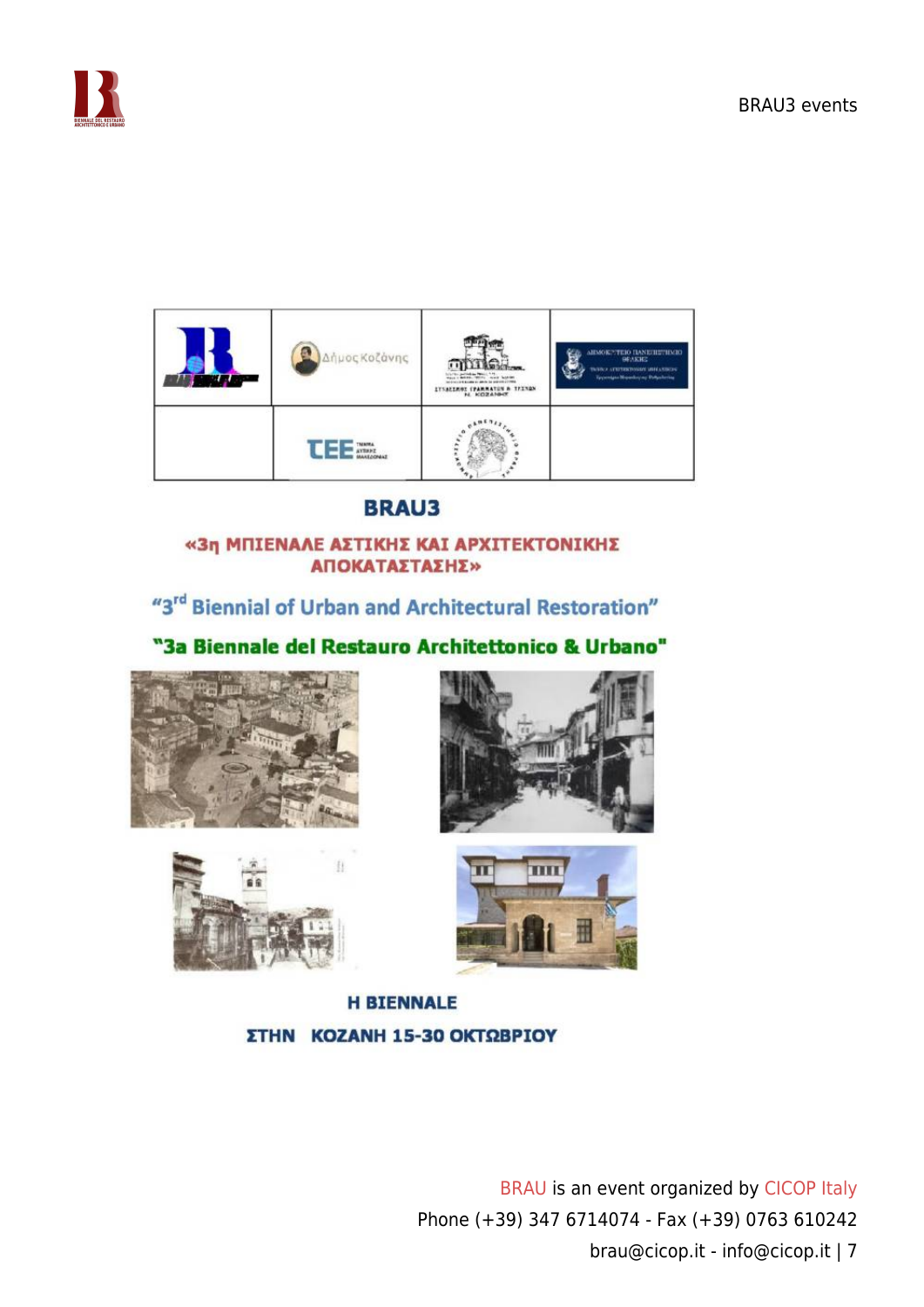

## Conference at Faculty of Architecture of Democritus University of Thrace, Xanthi

[Announcement \(PDF, in greek\)](https://www.cicop.it/brau/wp-content/uploads/2017/11/BRAU3-Xanthi.pdf)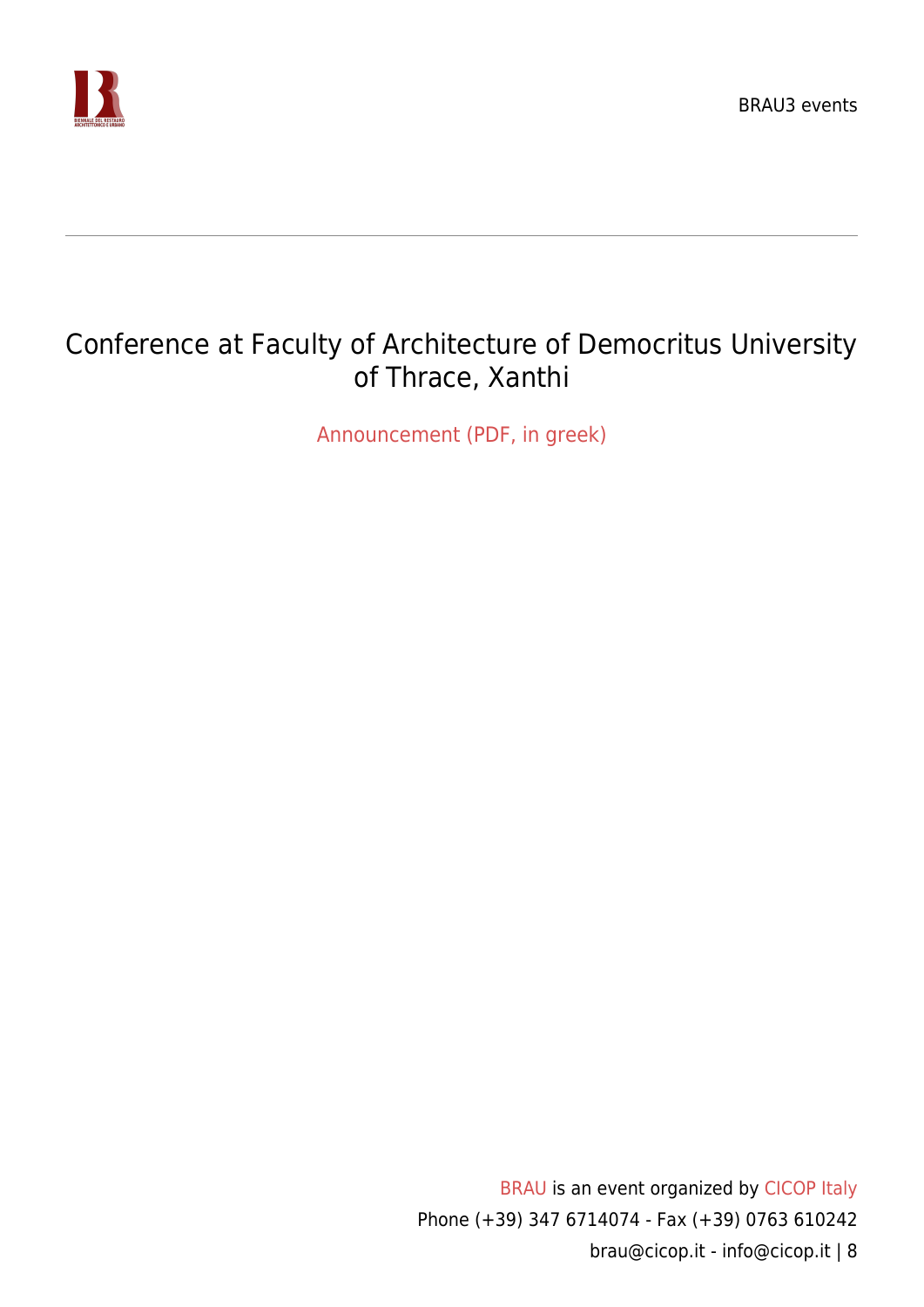



### **BRAU3** «3η ΜΠΙΕΝΑΛΕ ΑΣΤΙΚΗΣ ΚΑΙ ΑΡΧΙΤΕΚΤΟΝΙΚΗΣ ΑΠΟΚΑΤΑΣΤΑΣΗΣ» "3<sup>RD</sup> Biennial of Urban and Architectural Restoration" "3a Biennale del Restauro Architettonico & Urbano"



#### **H BIENNALE** ΣΤΗΝ ΞΑΝΘΗ 15-30 ΟΚΤΩΒΡΙΟΥ

ΕΡΓΑΣΤΗΡΙΟ ΜΟΡΦΟΛΟΓΙΑΣ-ΡΥΘΜΟΛΟΓΙΑΣ ΤΜΗΜΑ ΑΡΧΙΤΕΚΤΟΝΩΝ ΜΗΧΑΝΙΚΩΝ-Δ.Π.Θ.